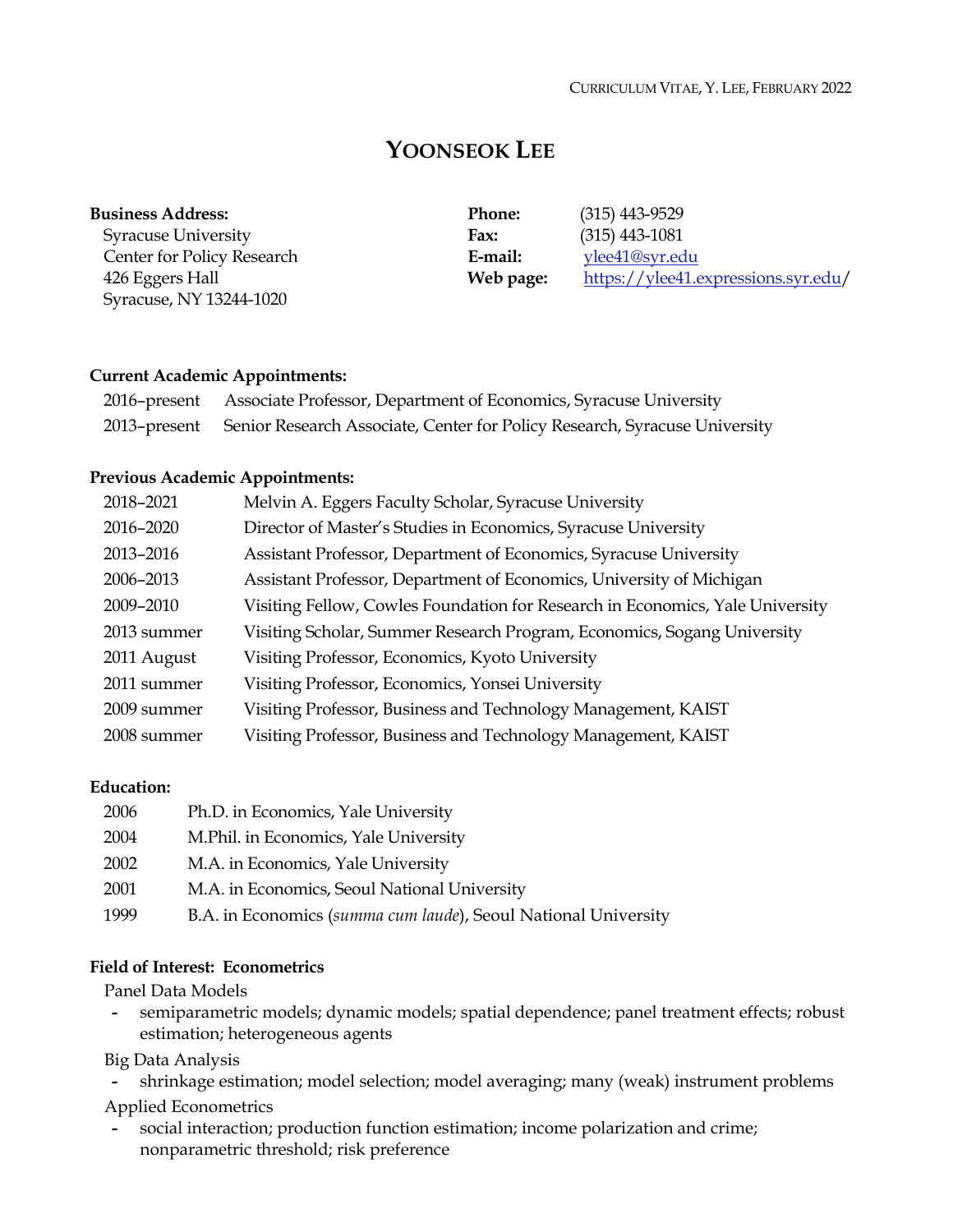#### **Publications:**

- 1. "Trimmed Mean Group Estimation" (with D. Sul), 2022, *Advances in Econometrics*, Vol. 43B, 177-202*.*
- 2. "The Impact of Unmeasured Within- and Between-Cluster Confounding on the Bias of Effect Estimators of a Continuous Exposure" (with Y. Li, F.K. Port, and B.M. Robinson), 2020, *Statistical Methods in Medical Research*, Vol.29:8, 2119-2139. [PMID: 31694489]
- 3. "Nonparametric Estimation of the Marginal Effect in Fixed-Effect Panel Data Models" (with D. Mukherjee and A. Ullah), 2019, *Journal of Multivariate Analysis*, Vol. 171, 53-67.
- 4. "Olley and Pakes Style Production Function Estimators with Firm Fixed Effects" (with A. Stoyanov and N. Zubanov), 2019, *Oxford Bulletin of Economics and Statistics*, Vol. 81:1, 79-97.
- 5. "Adaptive Elastic Net GMM Estimation with Many Invalid Moment Conditions: Simultaneous Model and Moment Selection" (with M. Caner and X. Han), 2018, *Journal of Business & Economic Statistics*, Vol. 36:1, 24-46.
- 6. "Measuring Social Tension from Income Class Segregation" (with D. Shin), 2016, *Journal of Business & Economic Statistics*, Vol. 34:3, 457-471.
- 7. "Treatment Effects with Unobserved Heterogeneity: A Set Identification Approach" (with S.J. Jun and Y. Shin), 2016, *Journal of Business & Economic Statistics*, Vol. 34:2, 302-311.
- 8. "Model Selection in the Presence of Incidental Parameters" (with P.C.B. Phillips), 2015, *Journal of Econometrics*, Vol. 188:2, 474-489.
- 9. "On a Preference-Based Instrumental Variable Approach in Reducing Unmeasured Confounding-by-Indication" (with Y. Li, R. Wolfe, H. Morgenstern, J. Zhang, F. Port, and B. Robinson), 2015, *Statistics in Medicine*, Vol. 34:7, 1150-1168. [PMID: 25546152]
- 10. "Nonparametric Estimation of Dynamic Panel Models with Fixed Effects," 2014, *Econometric Theory*, Vol. 30:6, 1315-1347.
- 11. "Social Consequences of Economic Segregation" (with D. Shin and K. Shin), 2013, *Korean Economic Review*, Vol. 29:1, 189-210.
- 12. "Bias in Dynamic Panels under Time Series Misspecification," 2012, *Journal of Econometrics*, Vol. 169:1, 54-60.
- 13. "Hahn-Hausman Test as a Specification Test" (with R. Okui), 2012, *Journal of Econometrics*, Vol. 167:1, 133-139.
- 14. "Bringing 'Honest Capital' to Poor Borrowers: The Passage of the Uniform Small Loan Law, 1907-1930" (with B.G. Carruthers and T.W. Guinnane), 2012, *Journal of Interdisciplinary History*, Vol. 42:3, 393-418.
- 15. "Mobility-Based Explanation of Crime Incentives" (with D. Shin), 2012, *Korean Economic Review*, Vol. 28:1, 50-68.

## **Working Papers:**

- 1. "Testing for Homogeneous Thresholds in Threshold Regression Models" (with Y. Wang), *R&R at Econometric Theory*.
- 2. "Threshold Regression with Nonparametric Sample Splitting" (with Y. Wang), *R&R at Journal of Econometrics*.
- 3. "Depth-Weighted Forecast Combination: Application to COVID-19 Cases" (with D. Sul), *R&R at Advances in Econometrics*.
- 4. "Dynamic and Non-Neutral Productivity Effects of Foreign Ownership: A Nonparametric Approach" (with M.E. Lovely and H. Pham), *R&R at Journal of Applied Econometrics*.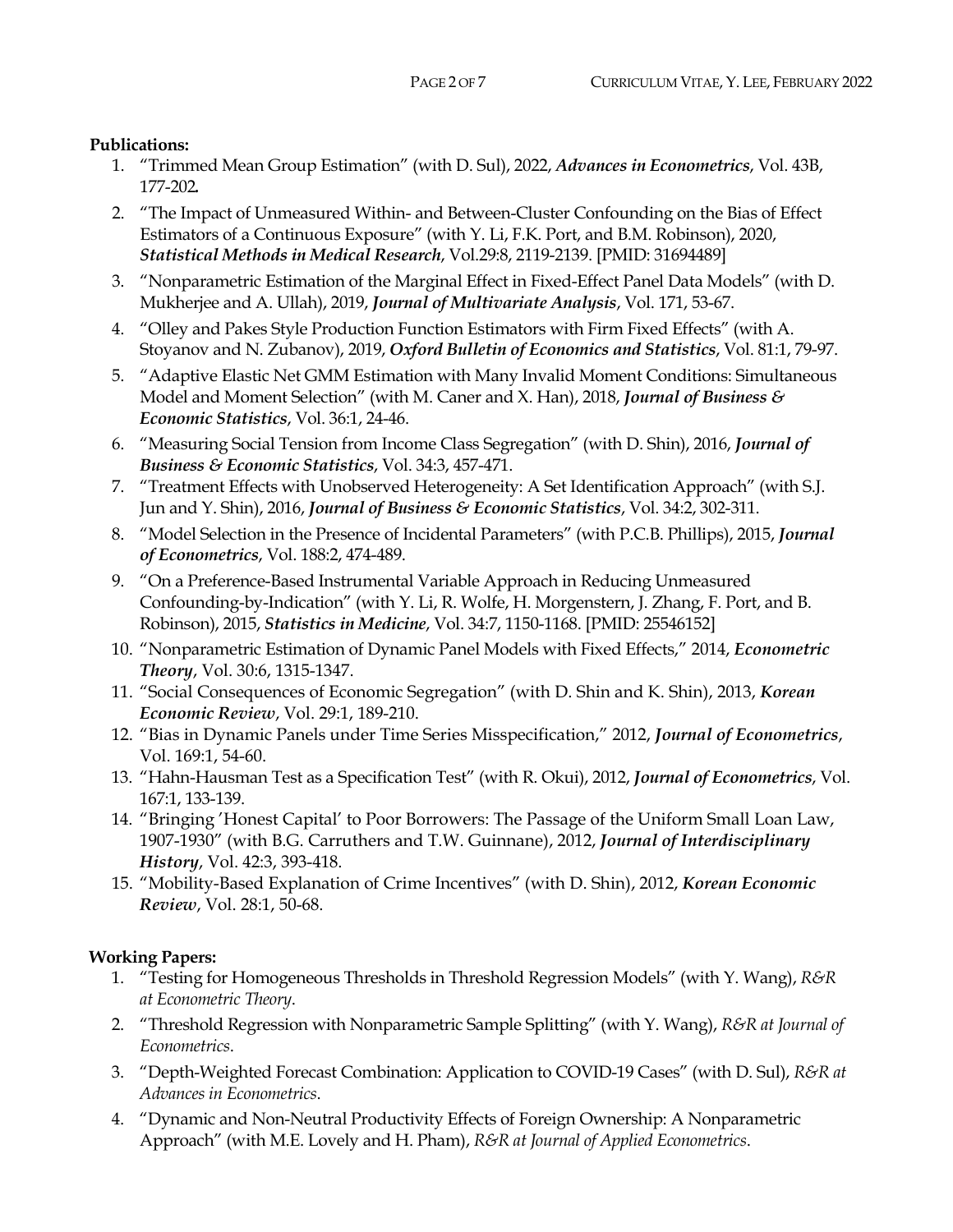- 5. "LASSO for the Stochastic Frontier Models with Many Efficient Firms" (with W.C. Horrace and H. Jung), *R&R at Journal of Business & Economic Statistics*.
- 6. "Depth-Weighted Means of Noisy Data: An Application to Estimating the Average Effect in Heterogeneous Panels" (with D. Sul).
- 7. "Panel Nonparametric Conditional Heteroskedastic Frontiers with Application to CO2 Emissions" (with J. Cai and W.C. Horrace).
- 8. "Exporting and Business Stock Market Value" (with W. Lincoln).
- 9. "A Consistent Nonparametric Test for Endogeneity" (with S. Kim and A. Ullah).
- 10. "Fully Modified Least Squares Estimation of Factor-Augmented Cointegrating Regressions" (with C. Kao and S. Shen).
- 11. "Finite-Sample Improvement in Selecting the Number of Factors" (with C. Kao and J. Oh).
- 12. "Model Averaging k-Class Estimation with Many Instruments" (with Y. Zhou).
- 13. "Variable Omission and Pseudo-Spatial Dependence".
- 14. "Model Selection via SSE Ratio Criterion" (with H. Jung).
- 15. "A Grouped Mixed Proportional Hazard Model with Social Interactions: Analysis of Motorcycle Helmet-Use Law" (with J. Lee).
- 16. "Likelihood Ratio based Joint Test for the Exogeneity and the Relevance of Instrumental Variables" (with D. Kim).
- 17. "The Effects of Introducing Five-Day Work Week in Korean Labor Market: A Semiparametric Vector Error Correction Approach".
- 18. "Bootstrap Inference for Error Correction Models".

## **Awards, Grants, and Fellowships:**

 Collaboration for Unprecedented Success and Excellence Grant (PI), Syracuse University, 2019-2022 Appleby-Mosher Research Grant (PI), Syracuse University, 2014, 2015, 2016, 2018, 2019, 2020, 2021 Fellow, New York Camp Econometrics, 2018 NRF Grant 2014S1A3A2044456 (Co-I), National Research Foundation of Korea, 2014-2016 Livingston Research Scholar Award, University of Michigan, 2011 Rackham Spring/Summer Research Grants (PI), University of Michigan, 2009 Multimedia Teaching Grant (PI), CRLT, University of Michigan, 2007 Dissertation Fellowship, Yale University, 2006 Carl Arvid Anderson Prize Fellowship, Cowles Foundation, 2005 Raymond Powell Teaching Prize, Yale University, 2005 Cowles Foundation Summer Prize, Cowles Foundation, 2004 Cowles Foundation Graduate Student Fellowship, Cowles Foundation, 2001-2005 University Fellowship, Yale University, 2001-2005 Japan-IMF Scholarship for Advanced Studies, IMF, 2001-2003 Ilju Foundation Scholarship for Abroad Studies, Ilju Educational Foundation, Korea, 2001-2006 U-San Graduate Scholarship, U-San Foundation, Korea, 1999-2001 Scholarship for Honors, Seoul National University, Korea, 1995-2001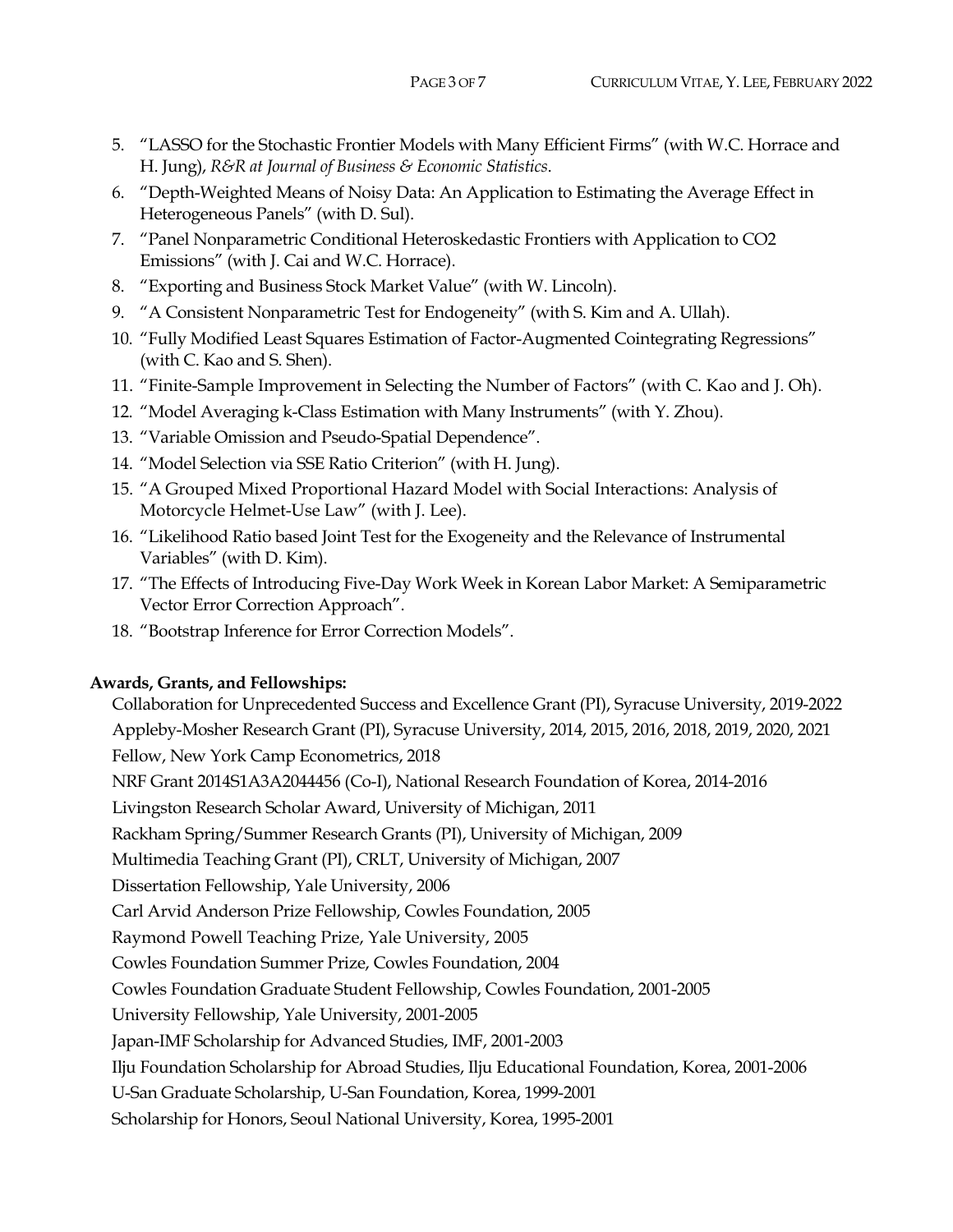#### **Invited Talks and Conference Presentations:**

- 2020–2021 NY Camp Econometrics XV (Virtual); KAEA Seminar Series (discussant, Virtual); International Panel Data Conference 2021 (Virtual); 2021 Korean Economic Review International Conference (Virtual)
- 2019–2020 2020 North American Econometric Society Winter Meeting (San Diego, CA); Advances in Econometrics Conference in honor of Hashem Pesaran (Dallas Fed – postponed due to COVID-19); Advances in Econometrics Conference in honor of Joon Y. Park (Indiana U - postponed due to COVID-19); NY Camp Econometrics XV (Lake Placid, NY cancelled due to COVID-19)
- 2018–2019 Syracuse U (Center for Policy Research); U of Rochester; Vanderbilt U; U of Connecticut; U of Texas-Dallas; KAIST
- 2017–2018 UC Riverside; UC Irvine; UCLA; McGill U; NY Camp Econometrics XIII (Bolton Landing, NY); Korea U; Seoul National U; 2018 KEA International Conference (Sungkyunkwan U); 24th International Panel Data Conference (Sogang U); 2018 Asian Meeting of the Econometric Society (Sogang U)
- 2016–2017 Korea Institute for Health and Social Affairs (*invited*, Seoul, Korea)
- 2015–2016 U of Guelph; International Conference on Econometrics (*invited*, Korea U), NY Camp Econometrics XI (Clayton, NY)
- 2014–2015 Syracuse U (Applied Statistics); Korea U; Sogang U; Yonsei U; NY Camp Econometrics X (Bolton Landing, NY); Present and Future of Econometrics in Korea (in Honor of Joon Y. Park, *invited*, Sungkyunkwan U); 2015 Korean Econometrics Camp (Seoul, Korea); International Conference on Frontiers of Theoretical Econometrics (in Honor of Donald W.K. Andrews, *invited*, U of Konstanz)
- 2013–2014 Sogang U; U of British Columbia; Queen's U; NY Camp Econometrics IX (*invited*, Watkins Glen, NY)
- 2012–2013 Michigan State U; U of Montreal; U of Pittsburgh; U of Alabama; U of Missouri; Syracuse U; SUNY-Binghamton; SUNY-Albany; 2012 Midwest Econometrics Group (U of Kentucky); 2013 North American Econometric Society Winter Meeting (discussant, San Diego, CA); 2013 International Symposium on Econometric Theory and Applications (*invited*, Sungkyunkwan U)
- 2011–2012 Indiana U; Rice U; Texas A&M U; 2012 North American Econometric Society Summer Meeting (Northwestern U); CIREQ Conference (*invited*, Montreal, Canada); 2011 Midwest Econometrics Group (U of Chicago, Booth); 2012 North American Econometric Society Winter Meeting (Chicago, IL)
- 2010–2011 U of Texas-Dallas; U of Michigan; Kyoto U; Yonsei U; Korea U; Sogang U; KAIST; 17th International Panel Data Conference (McGill U); 2011 North American Econometric Society Summer Meeting (Washington U–St. Louis); 2011 Asian Econometric Society Summer Meeting (Korea U)
- 2009–2010 Yale U (2 times); U of Virginia; Columbia U; Boston College; 16th International Conference on Panel Data (paper selected, U of Amsterdam)
- 2008–2009 Columbia U; U of Rochester; Purdue U; U of Western Ontario; Yonsei U; Seoul National U; Kyunghee U; Korea U; 25<sup>th</sup> Canadian Econometrics Study Group (Concordia U); 2009 ASSA Meeting (KAEA, *invited*, San Francisco, CA); 2009 Korean Econometric Society Summer Meeting (*invited*, Seoul, Korea)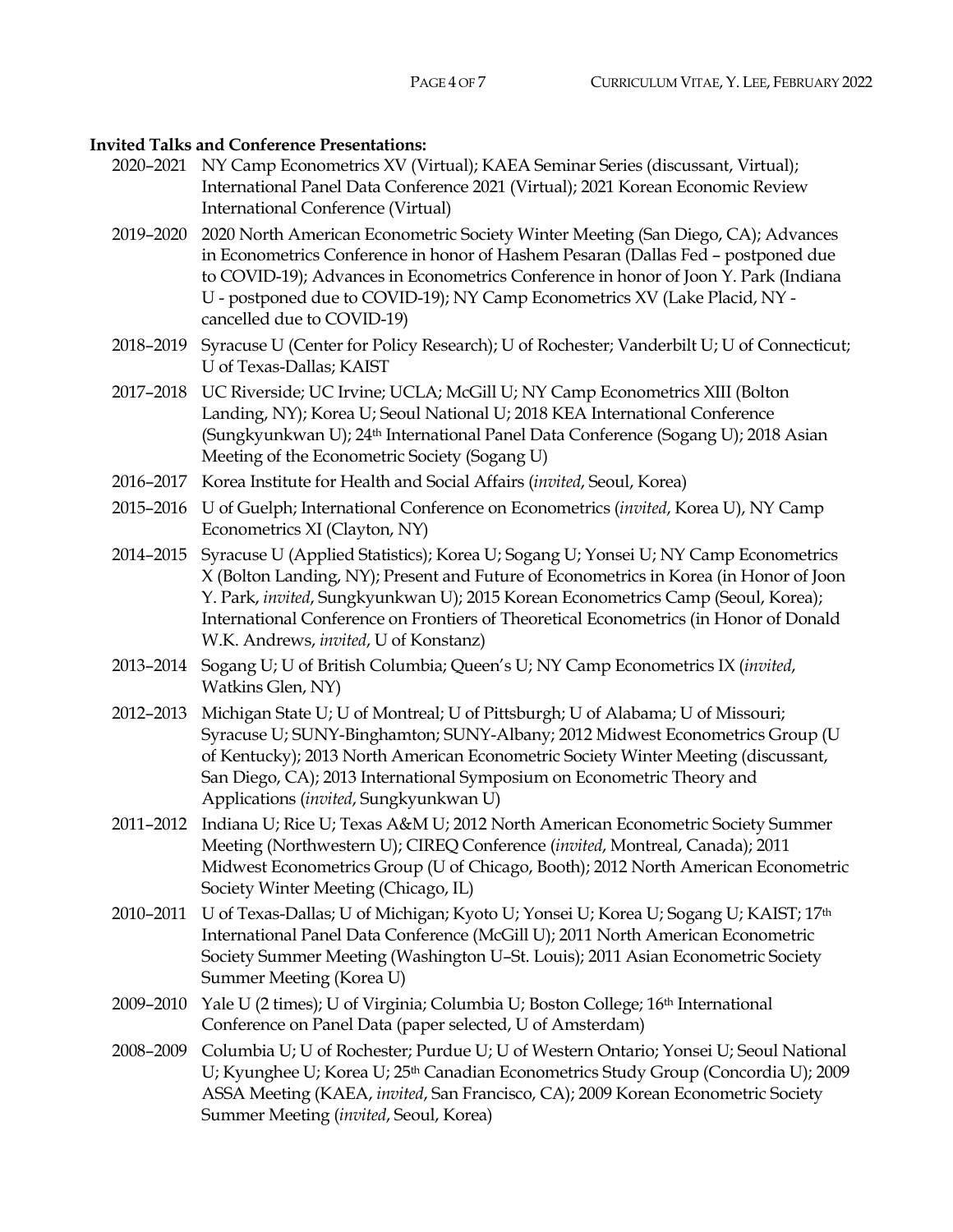- 2007–2008 Cornell U; Texas A&M U; SUNY–Binghamton; Sungkyunkwan U; KAIST; 17th Midwest Econometrics Group Meeting (St. Louis U); 2008 International Symposium on Econometric Theory and Applications (Seoul National U); 2008 Korean Econometric Society Summer Meeting (*invited*, Seoul, Korea); Conference in Honor of Peter C.B. Phillips (Singapore Management U); 2008 Far Eastern and South Asian Meeting of the Econometric Society (Singapore)
- 2006–2007 U of Michigan; U of Pennsylvania; Michigan State U; Western Michigan U; Ohio State U; NY Camp Econometrics II (Saratoga Springs, NY)
	- –2006 Yale U (4 times); U of Virginia; Pennsylvania State U; U of British Columbia; UC Irvine; U of Rochester; U of Michigan; U of Washington-Seattle; Virginia Polytechnic Institute and State U; Seoul National U (multiple occasions); Inter University Conference (Princeton U); Greater New York Metropolitan Area Econometrics Colloquium (Columbia U)

## **Teaching Experience:**

*Graduate Statistics*: U of Michigan

*Graduate Econometrics*: Syracuse U; U of Michigan

*Graduate Advanced Topics in Econometrics*: Syracuse U (non/semiparametric models, big data analysis); U of Michigan (non/semiparametric models, panel data models); Seoul National U (nonparametric & nonlinear models)

*Undergraduate Econometrics*: Syracuse U; Yonsei U

*Undergraduate Statistics*: Syracuse U; U of Michigan; Yonsei U

## **Short Courses and Invited Lectures:**

*Nonparametric Econometrics*: Center for Policy Research, Syracuse U (March 2019); KAIST (June 2019) *Panel Data Econometrics*: Sogang U (July 2013); Yonsei U (June 2009); Sungkyunkwan U (June 2009); KAIST (June 2009; June 2019)

*Economic Forecasting and Time Series Analysis*: Korea Electric Power Corporation (Spring 2001)

## **Other Professional Experience:**

Treasurer (elected), Korea-America Economic Association, 2022

External Examiner (for Ph.D. degree), University of York, U.K., 2022

Session Organizer, 92nd Annual Meeting of the Southern Economic Association, 2022

Judge, 1st International Negotiation Competition, 2021

Panelist, 1st KAEA Mentoring Night, 2020

Co-organizer, Graduate Summer Workshop, Yale U, 2005

Organizer, Econometrics Reading Group, Yale U, 2004-2005

Head Research Assistant (Macro-factor models), Korea Fixed Income Research Institute, 2001

Research Assistant (short-run economic forecasting), Daewoo Securities Co., Ltd., 1999-2001

Research Assistant (time series analysis), J.Y. Park, Seoul National U, 1999-2001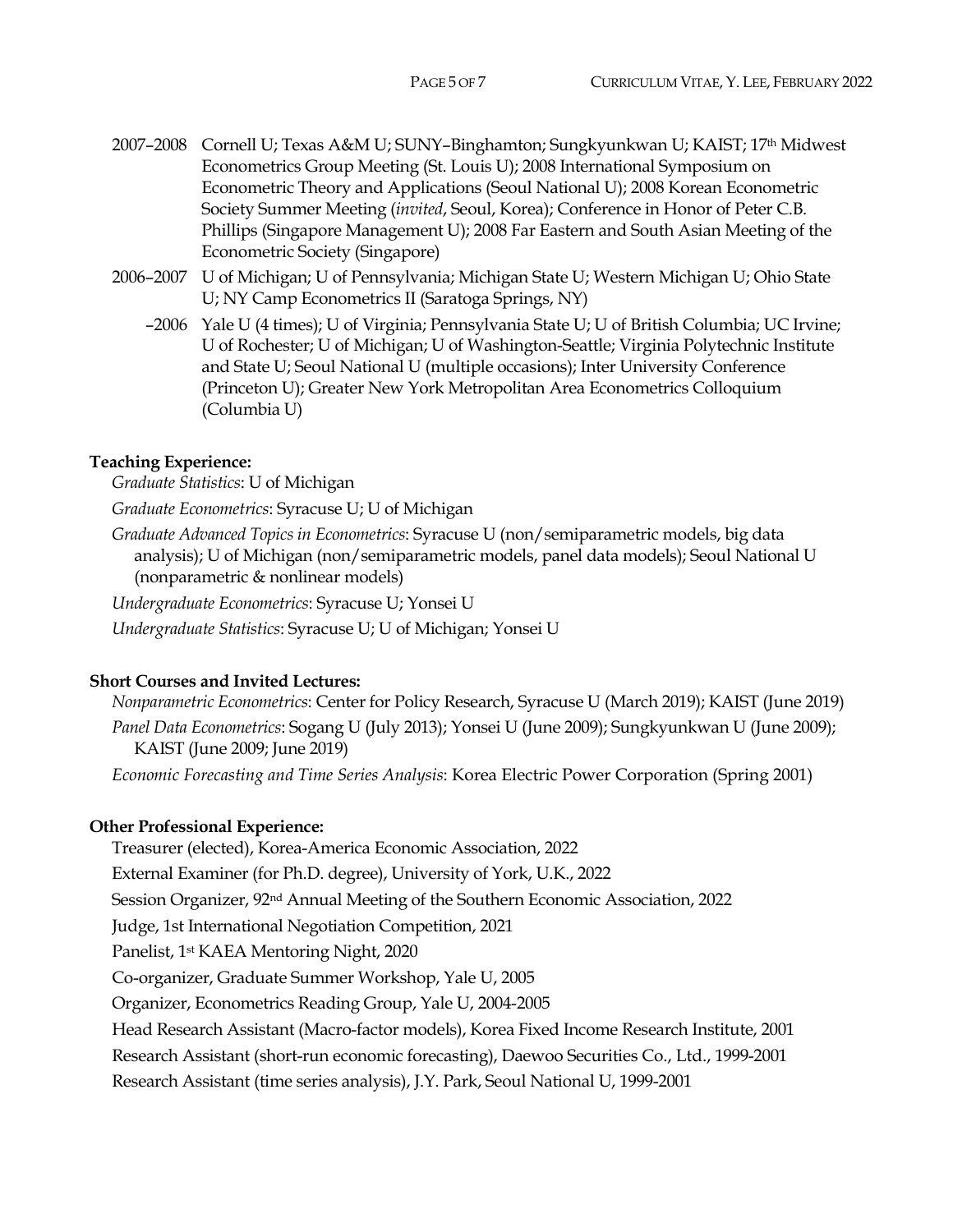Syracuse University (2013-present): Faculty Teaching Evaluation Committee, 2021, 2022, 2023 Director of Master's Studies in Economics, 2016-2020, (interim 2022) Graduate Advisory Committee, 2013-2016, 2020-present Undergraduate Major Mentor, 2020-present Jr. Faculty Evaluation Committee, 2016-present Econometrics Seminar Co-organizer, 2013-present Faculty Advisor, Mustard Seed Fellowship, Hendricks Chapel, 2017-present Faculty Research Evaluation Committee, 2017, 2018, 2019 Faculty Recruiting Committee (Econometrics), 2016-2017 Faculty Recruiting Committee (Labor/Public Economics), 2014-2015 Faculty Recruiting Committee (Microeconomics), 2013-2014 Comprehensive Exam Committee (Econometrics), 2013-2017 Undergraduate Curriculum Committee, 2014 University of Michigan (2006-2013): Department Senior Faculty Hiring Committee, 2011-2012 Senior/Junior Faculty Recruiting Committee (Econometrics), 2007-2012 Graduate Admission Committee, 2006-2009, 2011-2013 Econometrics Seminar Co-organizer, 2006-2009, 2010-2013 Field Exam Committee (Econometrics), 2007, 2008-2009 (Chair), 2011 (Chair)

## **Ph.D. Students and the Initial Placement:**

Syracuse University: Axelrod, Huong (Economics, 2021). Liu, Guanyu (Economics, 2021; *Main Advisor*). Choo, Dahae (Economics, 2021; *Co-Main Advisor*), Seoul National University (postdoc), Korea. Zhu, Tianyun (Economics, 2021), Jinan University, China. Cai, Jun (Economics, 2021), Huazhong University of Science and Technology, China. Pham, Hoang Le Nhat (Economics, 2020), Oregon State University. Hwang, Seokchae (Economics, 2019), Ministry of Strategy and Finance, Korea. Shen, Shulin (Economics, 2018), Huazhong University of Science and Technology, China. Jung, Hyunseok (Economics, 2018), University of Arkansas. Karatas, Haci M. (Economics, 2017), Giresun University, Turkey. Oh, Jae Woo (Economics, 2017; *Co-Main Advisor*), Ministry of Strategy and Finance, Korea. An, Ran (Economics, 2017), Santander Holding USA Inc. Peng, Bin (Economics, 2016), Huazhong University of Science and Technology, China. Wang, Fa (Economics, 2016), City, University of London, U.K. Lee, Jae Yoon (Economics, 2015), Korea Institute for Industrial Economics & Trade (KIET), Korea. Mota, Nuno A.F. (Economics, 2015), Fannie Mae.